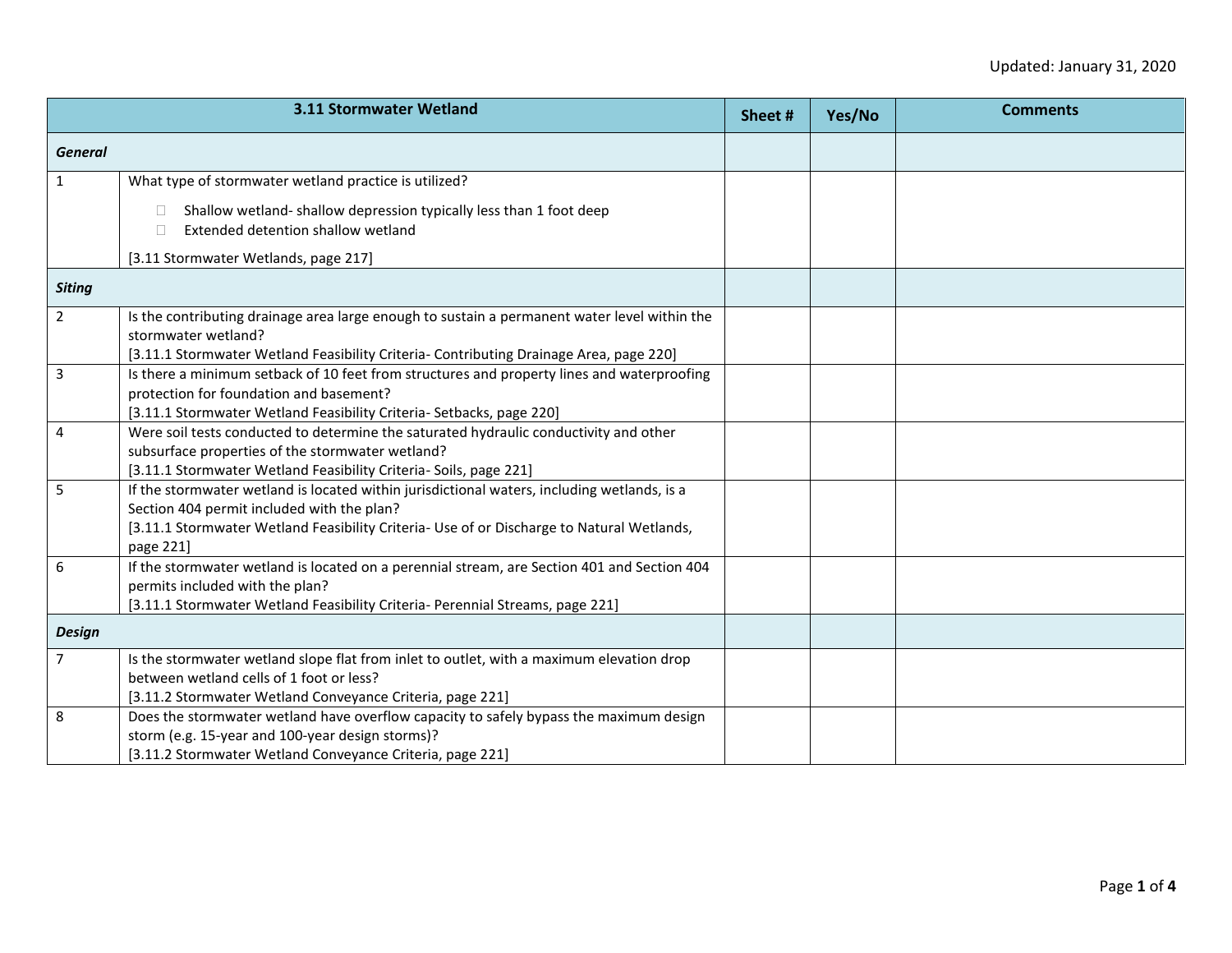| $\overline{9}$ | Is a forebay located at the inlet? Does the forebay meet the following criteria?                                                              |  |  |
|----------------|-----------------------------------------------------------------------------------------------------------------------------------------------|--|--|
|                | 4-6 feet deep with a 4-6 feet wide aquatic bench at a depth of 1-2 feet below the                                                             |  |  |
|                | water surface                                                                                                                                 |  |  |
|                | Sized to contain 0.1 inches of runoff from the contributing drainage area<br>$\Box$                                                           |  |  |
|                | Metered rod in the center of the forebay pool to monitor sediment accumulation<br>$\Box$                                                      |  |  |
|                | Non-erosive exit velocities (4 feet/second at a 2-year event and 6 feet/second at a<br>$\Box$                                                 |  |  |
|                | 15 year event) or the design includes an armored overflow                                                                                     |  |  |
|                | Direct maintenance access to the forebay<br>$\Box$                                                                                            |  |  |
|                | [3.11.3 Stormwater Wetland Pretreatment Criteria, page 222]                                                                                   |  |  |
| 10             | Is a micropool located at the stormwater wetland outlet? Is it a 3- to 6- foot deep pool?                                                     |  |  |
|                | [3.11.3 Stormwater Wetland Pretreatment Criteria, page 222]                                                                                   |  |  |
| 11             | If extended detention is provided for management of larger storm events, does the total                                                       |  |  |
|                | extended detention volume equal 50% or less than the total volume stored by the wetland?                                                      |  |  |
|                | Is its maximum water surface elevation three feet or less above the normal pool?                                                              |  |  |
|                | [3.11.4 Stormwater Wetland Design Criteria- page 223]                                                                                         |  |  |
| 12             | Is approximately 25% of the stormwater wetland contained in at least 3 deeper pools (inlet,                                                   |  |  |
|                | center, micropool outlet) with each pool having a depth of 18-48 inches?<br>[3.11.4 Stormwater Wetland Design Criteria- Deep Pools, page 223] |  |  |
| 13             | Does 70% of the stormwater wetland surface exist in the high marsh zone (-6 inches to +6                                                      |  |  |
|                | inches)?                                                                                                                                      |  |  |
|                | [3.11.4 Stormwater Wetland Design Criteria-High Marsh Zone, page 223]                                                                         |  |  |
| 14             | Does the flow path address the following requirements?                                                                                        |  |  |
|                |                                                                                                                                               |  |  |
|                | Minimum length to width ratio of 2:1<br>$\Box$                                                                                                |  |  |
|                | Ratio of shortest flow path to overall length of at least 0.5<br>$\Box$                                                                       |  |  |
|                | If the ratio is not attained, drainage area of the inlet must not constitute more than<br>$\Box$                                              |  |  |
|                | 20% of total contributing drainage area                                                                                                       |  |  |
|                | [3.11.4 Stormwater Wetland Design Criteria- Flow Path, page 223]                                                                              |  |  |
| 15             | Do internal structures create micro-topography, including above-pool vegetation, shallow                                                      |  |  |
|                | pools, and deep pools?                                                                                                                        |  |  |
|                | [3.11.4 Stormwater Wetland Design Criteria- Micro-Topographic Features, page 223]                                                             |  |  |
| 16             | If the hydrology for the stormwater wetland is not supplied by groundwater or dry weather                                                     |  |  |
|                | inputs, was Equation 3.29 Water Balance for Acceptable Water Depth in a Stormwater                                                            |  |  |
|                | Wetland applied to assure that deep pools will not go completely dry during a 30-day                                                          |  |  |
|                | summer drought?                                                                                                                               |  |  |
|                | [3.11.4 Stormwater Wetland Design Criteria- Sizing for Minimum Pool Depth, page 224]                                                          |  |  |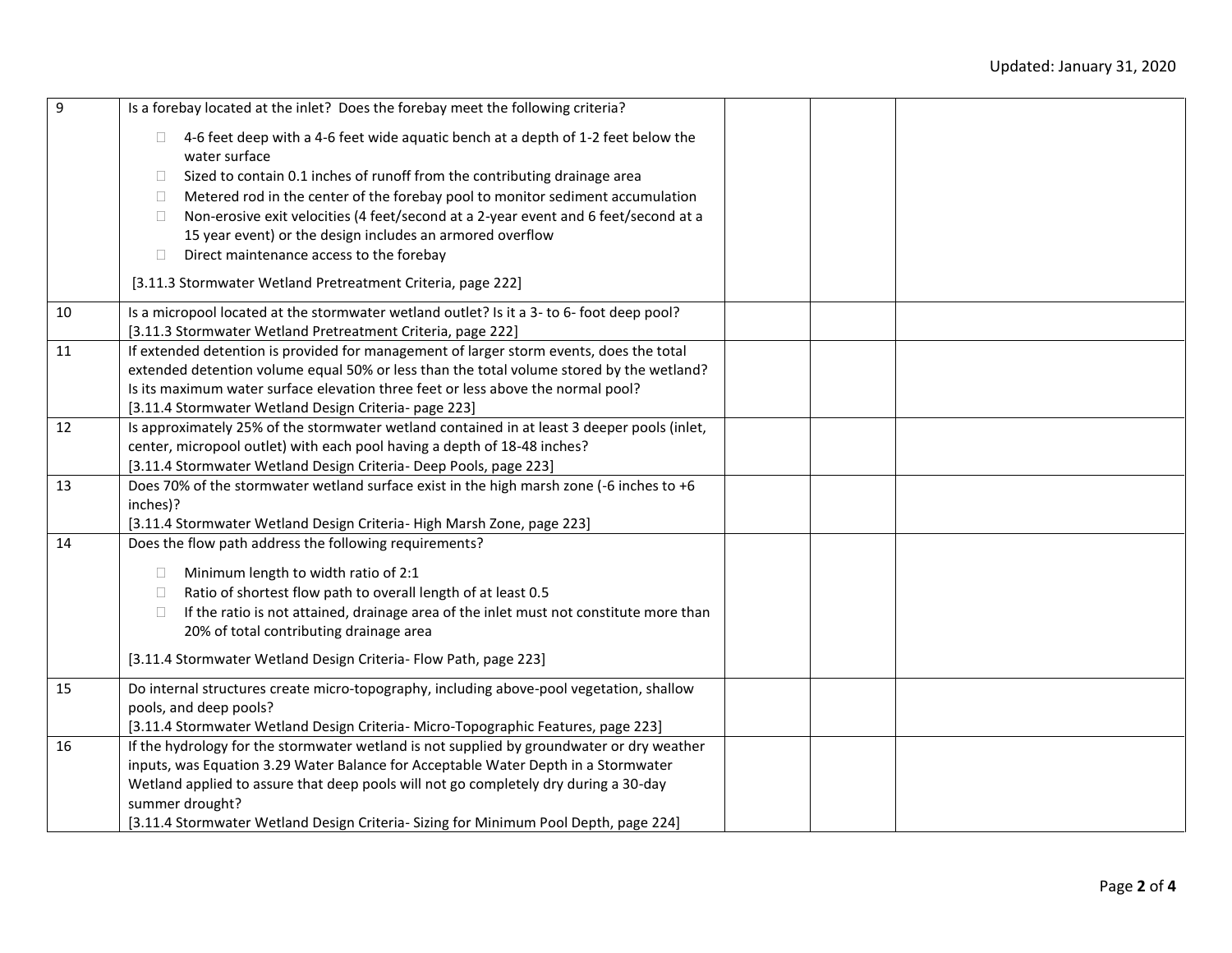| 17                  | If there is no base flow or groundwater, is the minimum permanent pool depth at least 21.2        |  |  |
|---------------------|---------------------------------------------------------------------------------------------------|--|--|
|                     | inches? If there is additional water input to the stormwater wetland, is the minimum depth        |  |  |
|                     | of the permanent pool calculated using Equation 3.30 Minimum Depth of Permanent Pool?             |  |  |
|                     | [3.11.4 Stormwater Wetland Design Criteria- Sizing for Minimum Pool Depth, 225]                   |  |  |
| 18                  | Does the stormwater wetland include a landscaping plan jointly developed by an engineer           |  |  |
|                     | and a wetlands expert or landscape architect?                                                     |  |  |
|                     | [3.11.6 Stormwater Wetland Landscaping Criteria, page 228]                                        |  |  |
| 19                  | Does the landscaping plan contain the following:                                                  |  |  |
|                     | Plan view(s) with topography at a contour interval of no more than 1 foot and spot                |  |  |
|                     | elevations throughout the cell showing the stormwater wetland configuration,                      |  |  |
|                     | different planting zones (e.g., high marsh, deep water, upland), microtopography,                 |  |  |
|                     | grades, site preparation, and construction sequence.                                              |  |  |
|                     | A plant schedule and planting plan specifying emergent, perennial, shrub and tree                 |  |  |
|                     | species, quantity of each species, stock size, type of root stock to be installed, and            |  |  |
|                     | spacing. To the degree possible, the species list for the constructed wetland should              |  |  |
|                     | contain plants found in similar local wetlands.                                                   |  |  |
|                     | [3.11.6 Stormwater Wetland Landscaping Criteria, page 228]                                        |  |  |
| <b>Construction</b> |                                                                                                   |  |  |
|                     |                                                                                                   |  |  |
| 20                  | Are the following notes included in the construction notes?                                       |  |  |
|                     | All areas surrounding the stormwater wetland that are graded or denuded during<br>$\Box$          |  |  |
|                     | construction of the wetland are to be planted with turf grass, native plant materials,            |  |  |
|                     | or other approved methods of soil stabilization.                                                  |  |  |
|                     | If the stormwater wetland serves as a sediment basin during construction, the<br>$\Box$           |  |  |
|                     | facility will be dewatered, dredged, and re-graded to design dimensions after the                 |  |  |
|                     | original site construction is complete.                                                           |  |  |
|                     | All areas surrounding the stormwater wetland that are graded or denuded during<br>$\Box$          |  |  |
|                     | construction of the wetland are to be planted with turf grass, native plant materials,            |  |  |
|                     | or other approved methods of soil stabilization.                                                  |  |  |
|                     | During construction, the stormwater wetland must be separated from the<br>$\Box$                  |  |  |
|                     | contributing drainage area so no sediment flows into the wetland.                                 |  |  |
|                     | Add sand, compost, topsoil, or wetland mulch to all depth zones in the wetland<br>$\Box$          |  |  |
|                     | [3.11.5 Stormwater Wetland Construction Sequence, page 225]                                       |  |  |
| 21                  |                                                                                                   |  |  |
|                     | Does the plan contain the Stormwater Wetland Construction and Maintenance Inspection              |  |  |
|                     | Checklists (Appendix L Construction Inspection Checklists and Appendix M Maintenance              |  |  |
|                     | Inspection Checklists) or incorporate the checklists by reference?<br>[Appendix L and Appendix M] |  |  |